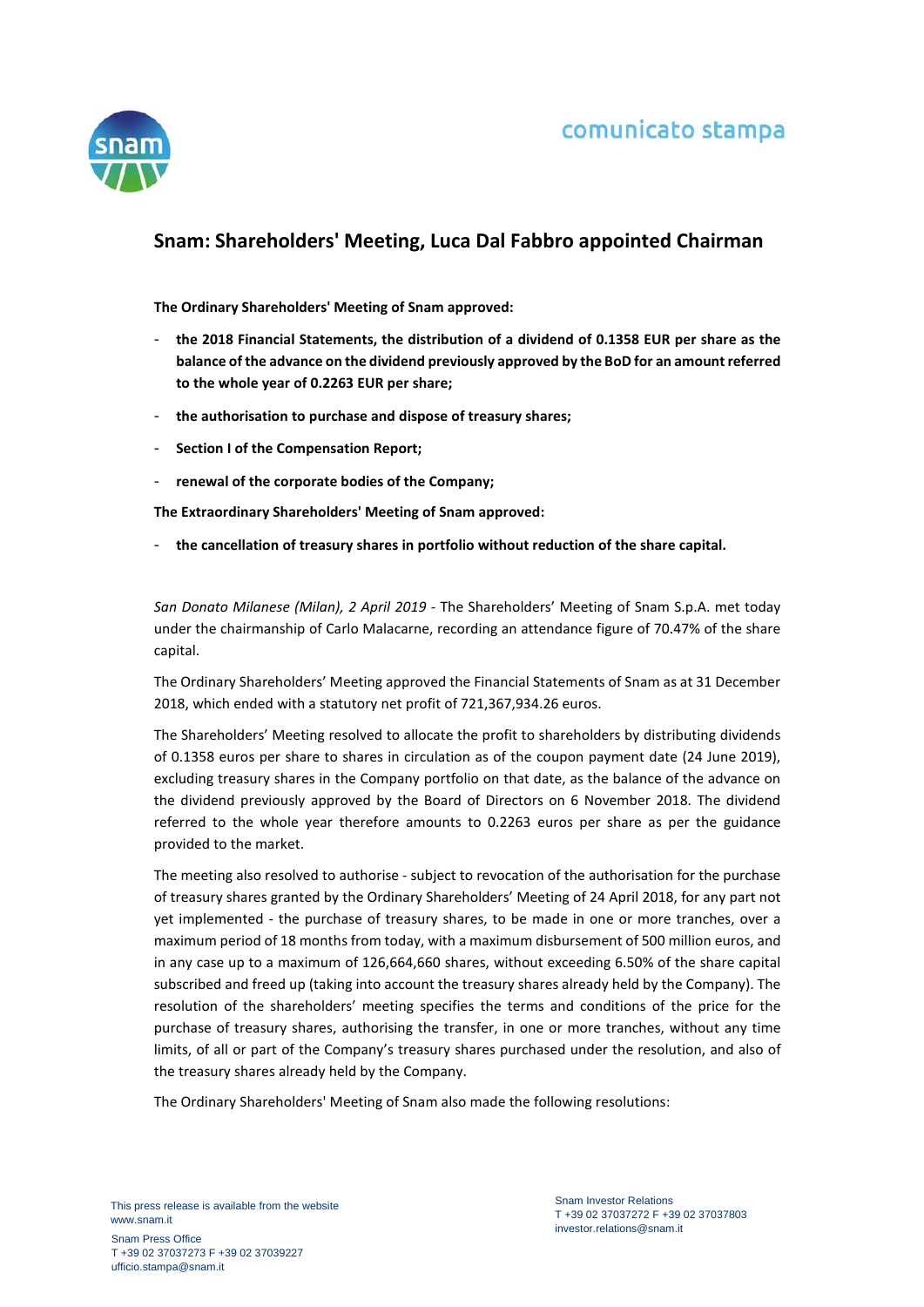

- it approved, with a non-binding resolution, Section I of the Report on Compensation where it describes the Company's policy on the remuneration of directors and executives with strategic responsibilities;
- established the number of Directors at nine and appointed the Board of Directors for three financial years, ending on the date of the Shareholders' Meeting called to approve the financial statements as at 31 December 2021, in the persons of:
	- Luca Dal Fabbro, Chairman\*  $(1)$ ;
	- Marco Alverà, Director<sup>(1)</sup>;
	- Laura Cavatorta, Director $*$ <sup>(2)</sup>;
	- Francesco Gori, Director\* $(2)$ ;
	- Yunpeng He, Director  $(1)$ :
	- Antonio Marano, Director\* $(1)$ ;
	- Francesca Pace, Director\* (1);
	- Rita Rolli, Director\*  $(2)$ ;
	- Alessandro Tonetti, Director $*$ <sup>(1)</sup>;
- set the gross annual remuneration payable to each Director at 70,000,00 euros, in addition to the reimbursement of expenses incurred in performing the duties of their office;
- appointed the Board of Statutory Auditors for three financial years, ending on the date of the Shareholders' Meeting called to approve the financial statements as at 31 December 2021, in the persons of:
	- Stefano Gnocchi, Chairman\*\* (2);
	- Gianfranco Chinellato, Standing Auditor\*\* (1);
	- Donata Patrini, Standing Auditor\*\* (1);
	- Federica Albizzati, Alternate auditor \*\*  $(2)$ ;
	- Maria Gimigliano, Alternate auditor\*\* (1);
- set the gross annual remuneration payable to the Chairman of the Board of Statutory Auditors and to each Standing Auditor at 80,000.00 euros and 60,000.00 euros respectively, in addition to the reimbursement of expenses incurred in performing the duties of their office.

The Board of Directors is composed of a majority of independent Directors (6 out of 9); the presence of women in the corporate bodies is compliant with the provisions of current legislation on gender equality.

The Extraordinary Shareholders' Meeting of Snam approved the cancellation of 74,197,663 treasury shares with no par value, without reduction of the share capital, and the consequent amendment of art. 5.1 of the Company Bylaws.

- $(1)$  Drawn from the slate presented by the shareholder CDP Reti S.p.A.
- $(2)$  Drawn from the slate presented by Institutional Investors.